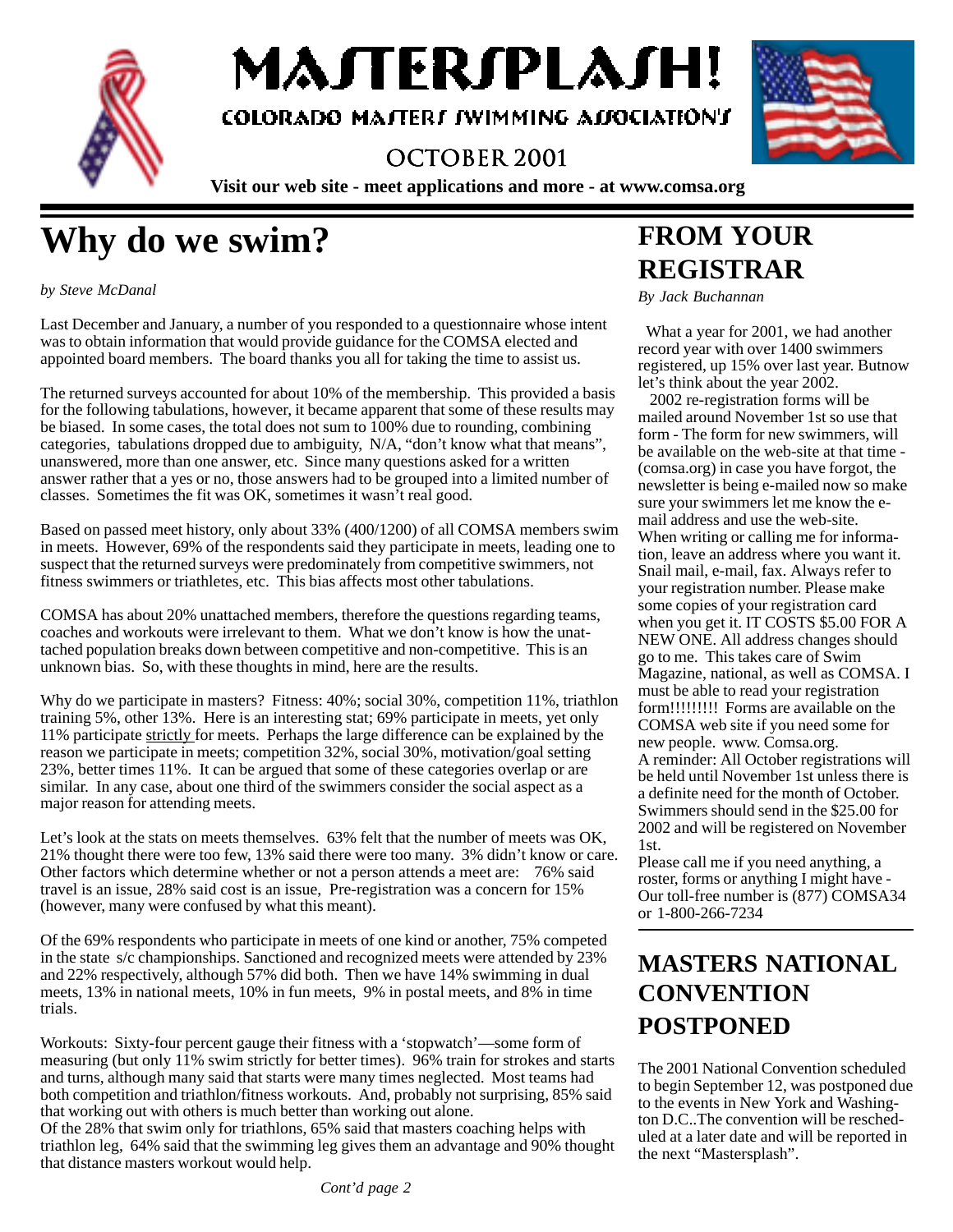**Executive Members and Committee Chairs**

**President** Dennis West 2447 Hooker St Denver, CO 80212 (303) 332-1625 denniswest@visto.com

#### **Past President**

Melanie Dullea 9162 S. Kenwood Ct. Highlands Ranch, CO 80126 (303) 791-0309 meljodullea@cs.com

**Vice-President** Cindy Guthrie 4955 South Meadowlark Dr. Castle Rock, CO 80104 (303) 660-5501 cinswims@earthlink.net

**Secretary - Sanctions** Marcia Anziano 4235 E. 7th Ave Denver, CO 80220 h (303) 355-5330 w (303) 986-1558 Fax (303) 985-1556 marfer@worldnet.att.net

**Treasurer** Susan Nolte P.O. Box 260523 Highlands Ranch, CO 80126 (303) 470-1660 chrisnolte@msn.com

> **Registrar** Jack Buchannan P.O. Box 2609 Edwards, CO 81632 Toll Free 1-877266-7234 fax (970) 926-7953

**Safety** Liz Stock (303) 477-4344 w) (720) 913-1734

**Records** Chris Nolte (303) 470-1660 chrisnolte@msn.com

**Top Ten** Michael Schoenecke (303) 460-8723, w) 657-0605 rsignal941@aol.com

> **Social** Opening for a volunteer Contact Dennis West (303) 332-1625

**Officials** John Tobin (303) 674-7083 jtobin3es@aol.com

**Marketing** Cathy Drozda (303) 255-9556 ardrozda@rmi.net

**Webmaster** Steve McDanal (303) 236-1187 stev\_mic@ecentral.com

*Swim from page 1* **COMSA**

USMS supplemental insurance:

Is it important? 58% said no; 31% said yes; 11% don't know or care. Of those who have insurance, 76% would swim without insurance. Only because many teams require USMS insurance, swimmers feel that insurance is important. Thus COMSA membership is required. Only 22% would drop USMS membership if given a choice.

Suggestions for improvement:

Many suggestions were made regarding the 2000 state meet. Some of those suggestions were accomplished at the 2001 meet and more improvements are being planned for 2002.

Other ideas include, sponsor a fitness meet, a triathlon. Hold board meetings in a more central location. Sponsor a stroke clinic or a swim camp. Provide special instructions for coaches. Eliminate pink and blue entry cards. Provide more online meet registration forms. Training tips for water and land workouts, weight training, nutrition. Hold more meets on the western slope. Hold more out of town meets. Keep costs down. Deck enter. More fun meets that lighten up on some rules (DQ on stroke and no false start) and let you swim more than 5 events. Combine male and female heats. Buy a timing system. Start meets on time. Design sew on patches for bags or jackets. Have a raffle at meets. Provide more and timely meet information. Rookie meets for first (or second) timers. Longer distance events like 400 breast and back. Altitude adjustment for postal meets. Make pink and blue cards more available.

keep strokin'

### **Managing Your Reactions to Traumatic Events**

USOC Sport Psychology staff adapted this piece from the American Psychological Association's Website section on traumatic stress. For more information, go to **http://helping.apa.org**. Tips for Coping with Your Reactions to the Recent Terrorist Attacks

Tuesday's terrorist attacks on the United States were the type of events we thought could never happen. Like other types of disasters they were unexpected, sudden and overwhelming. In some cases, there are no outwardly visible signs of physical injury, but there is nonetheless a serious emotional toll. It is common for people who have experienced traumatic situations to have very strong emotional reactions. Understanding normal responses to these abnormal events can aid you in coping effectively with your own feelings, thoughts, and behaviors. What happens to people after a disaster or other traumatic event?

Shock and denial are typical responses to terrorism, disasters and other kinds of trauma, especially shortly after the event. Both shock and denial are normal protective reactions.

Shock is a sudden and often intense disturbance of your emotional state that may leave you feeling stunned or dazed. Denial involves your not acknowledging that something very stressful has happened, or not experiencing fully the intensity of the event. You may temporarily feel numb or disconnected from life.

# **Newsletter Deadline**

The next Mastersplash Deadline will be Wednesday of the January COMSA Board Meeting. All news items and meet entry forms must be submitted by January 2. 2000 That means January 2 , not the 5th or "what if I fax you tomorrow." A late submission is a no submission. We welcome and solicit articles written by individuals or from masters teams. Preference is on disk or e-mailed to denniswest@visto.com If you have a favorite web site that you use for workouts, nutritional news or swimming information, we want to share some web sites in our issues. Any comments or suggestions can be sent to Dennis West, 2447 Hooker St., Denver , CO 80211or e-mailed to coquest@aol.com. If you have a team web page that you want linked to the COMSA web page, or other comments or suggestions concerning the COMSA web page (comsa.org) please e-mail Steve McDanal at: smcdanal@usgs.gov

### **Editors Note**

*By Dennis West*

As the summer comes to a close and the many ourdoor activities come to a close we can begin to look forward to the indoor swim season. There are several short course meter meets comming up (Green Mountain and DAC) as well as the fall season kick off meet at Evergreen. (see up comming meet schedule) Beginning in January the complete schedule of indoor meets are already in the planning stages and some are already scheduled. If you want to plan even farther out - SC Nationals will be held at the University of Hawaii in 2002.

 There have been many positive changes within COMSA this year. The board has been working at continuing to updating systems and proceedures to keep this growing organization moving forward and to improve the functionality of our swimming processes here in the state of Colorado. We still need more help in manning our committee chairs. There are several committee chairs that have vacancies. We are moving forward with planning and establishing swim clinics for January or February and are attempting to establish a coaches clinic as well. There are development meets planned for first timers. There has also been exceptional gains in membership over the past year. We are up 15% over last year's members to over 1400 registered members.

When you are completing your registration forms for next years membership, please be reminded that more and more of our communication is being done electronically and it begins with the clarity of your handwriting. Please write legibly.

*Cont'd page 3*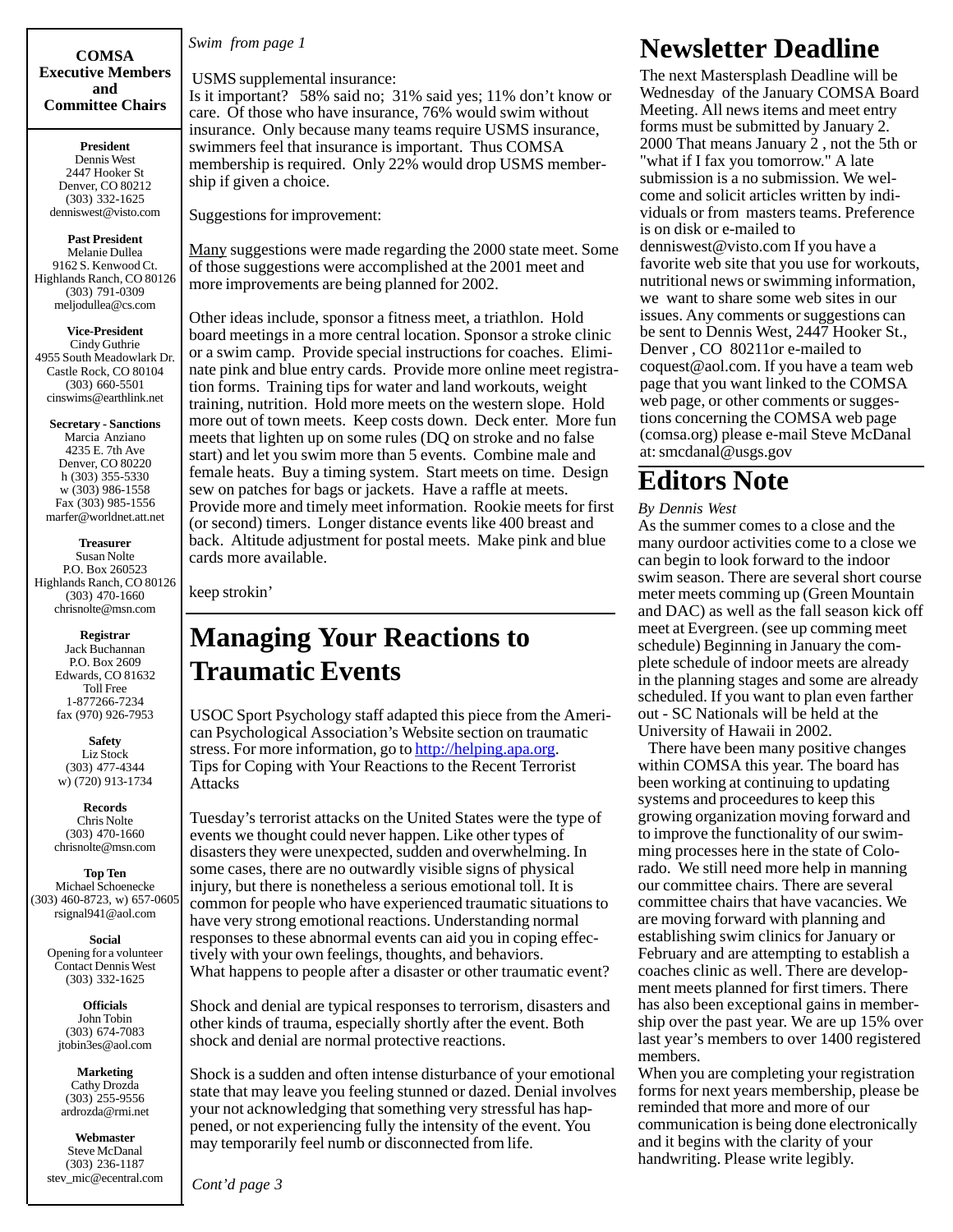### **Finishing your stroke properly makes you a better, more efficient swimmer**

*By Alex Kostich Active.com* 



*Al Bello/Allsport*

#### *With a proper finishing stroke, your hand will exit the water below your suit line*

One of the first segments of a swimmer's stroke to fall apart when fatigue sets in is the "finish," the last bit of underwater pulling that takes place during the arm's submerged cycle.

Powered by the triceps muscles of the upper arm, the finish of your stroke is essential in maintaining ideal efficiency in the water. Even world-class swimmers tire during their events and end up shortening their strokes on the back end, resulting in a rapid, choppy turnover that is less efficient and which ultimately requires more energy. As the triceps fatigue and cramp up, the arm bends at the elbow during the final part of the stroke, and the hand is pulled out of the water prematurely (by the hip area) before a full stroke is completed. A correct "finish" means that your elbow straightens while your forearm is still submerged at your side, with your hand leaving the water by your upper thigh (rather than your hip). This requires triceps conditioning and initially, concentration during the stroke cycle. There are a few ways you can strengthen the muscles required to execute a proper finish, the most obvious being in the weight room.

#### **Weights: tricep extensions**

Take a 10- or 15-pound dumbbell and position yourself in front of a mirror. Bending at the waist, look straight ahead and hold the weight at your side with your elbow bent 90 degrees. Then, slowly straighten your arm until it is extended behind you. You have just completed a "stroke finish."

Do 10 reps this way, taking care to slowly bring the weight back to the starting position (with your elbow bent at a right angle) before resuming the next rep. Switch arms with the weight and repeat.

This is a great exercise to do periodically to strengthen your triceps. If you do it consistently and correctly, you will notice a marked difference during your freestyle underwater pull.

#### **Dry-land exercise**

In addition to weights, you may want to consider using **bands** to condition your triceps. Instead of using weights, you can bend at the waist and pull on a pair of surgical tubing bands, repeating the motion as outlined above for a set of five times one minute. Keep your elbows close to your body and repeat the motion carefully and controlled, taking care to straighten your elbows completely with each extension.

#### **Sculling**

Another way to strengthen your arms to perfect your finish is to do a drill in the pool called sculling. Lying on your back with your feet facing the opposite end of the pool, push off the wall with your arms (instead of swimming head-first, you will be floating feet first to the far end). With your arms above your head, wave your hands in a figure-eight motion, concentrating on pushing water above your head and away from you, propelling yourself across the pool. It is slow going, but you will feel the burn in your forearms and triceps if you do the drill correctly. This is also a great way to develop, or maintain, a "feel" for the water. As a result, you will gain a sense of comfort and efficiency during your pull that only seasoned swimmers have after years of training. Once you have taken the time to master these simple exercises, there are other ways you can keep yourself in check during your workouts, as the shortening of the stroke is the first, most obvious element to fall apart during vigorous swimming.

#### **Concentration**

During your workouts, always be aware of where your hand is exiting the water during your underwater pull. Is it coming out by your hips, or by your bathing suit? Either way, you are swimming with a short, less efficient stroke. Force yourself to extend your elbow so that your hand exits the water by your upper thigh (below your suit line). To make sure you are extending all the way, graze your thumb by your thigh as you recover.

#### **Pulling**

A method I have depended on for years to ensure a proper stroke finish is to use paddles with only the finger-straps intact. I remove the wrist-bands and affix the paddles to my palms using just the middlefinger band. As such, if I shorten my stroke the paddles will either come flying off or they will pull my finger in an unnatural way, forcing me to continue on with my

stroke until the very end. This method of pulling forces me to be disciplined, and trains me to develop a "finish" to my stroke automatically.

During competition, always concentrate on your underwater pull and make sure you are maximizing the water you are pulling by stretching out your stroke on the front end and extending it at the back end. In time, a correct "finish" will be second nature and you will be at a distinct advantage to your less disciplined and short-stroked competitors.

#### *Cont'd from 2 Managing*

As the initial shock subsides, reactions vary from one person to another. The following, however, are normal responses to a traumatic event:

· Feelings become intense and sometimes are unpredictable. You may become more irritable than usual, and your mood may change back and forth dramatically. You might be especially anxious or nervous, or even become depressed.

· Thoughts and behavior patterns are affected by the trauma. You might have repeated and vivid memories of the event. These flashbacks may occur for no apparent reason and may lead to physical reactions such as rapid heartbeat or sweating. You may find it difficult to concentrate or make decisions, or become more easily confused. Sleep and eating patterns also may be disrupted.

· Recurring emotional reactions are common. Anniversaries of the event, such as at one month or one year, as well as reminders such as aftershocks from earthquakes or the sounds of sirens, can trigger upsetting memories of the traumatic experience. These 'triggers' may be accompanied by fears that the stressful event will be repeated.

· Interpersonal relationships often become strained. Greater conflict, such as more frequent arguments with teammates or family members, is common. On the other hand, you might become withdrawn and isolated and avoid your usual activities. · Physical symptoms may accompany the extreme stress. For example, headaches, nausea, and chest pain may result and may require medical attention. Pre-existing medical conditions may worsen due to the stress.

Issues specific to athletes and coaches in response to this week's events may include: · Fear of airline travel. As with stress reactions in general, different people will respond differently to the idea of air travel in light of this week's events. Some fear is natural and will dissipate over time. Coaches and team administrators should expect some athletes might take longer to be ready, and to be understanding of these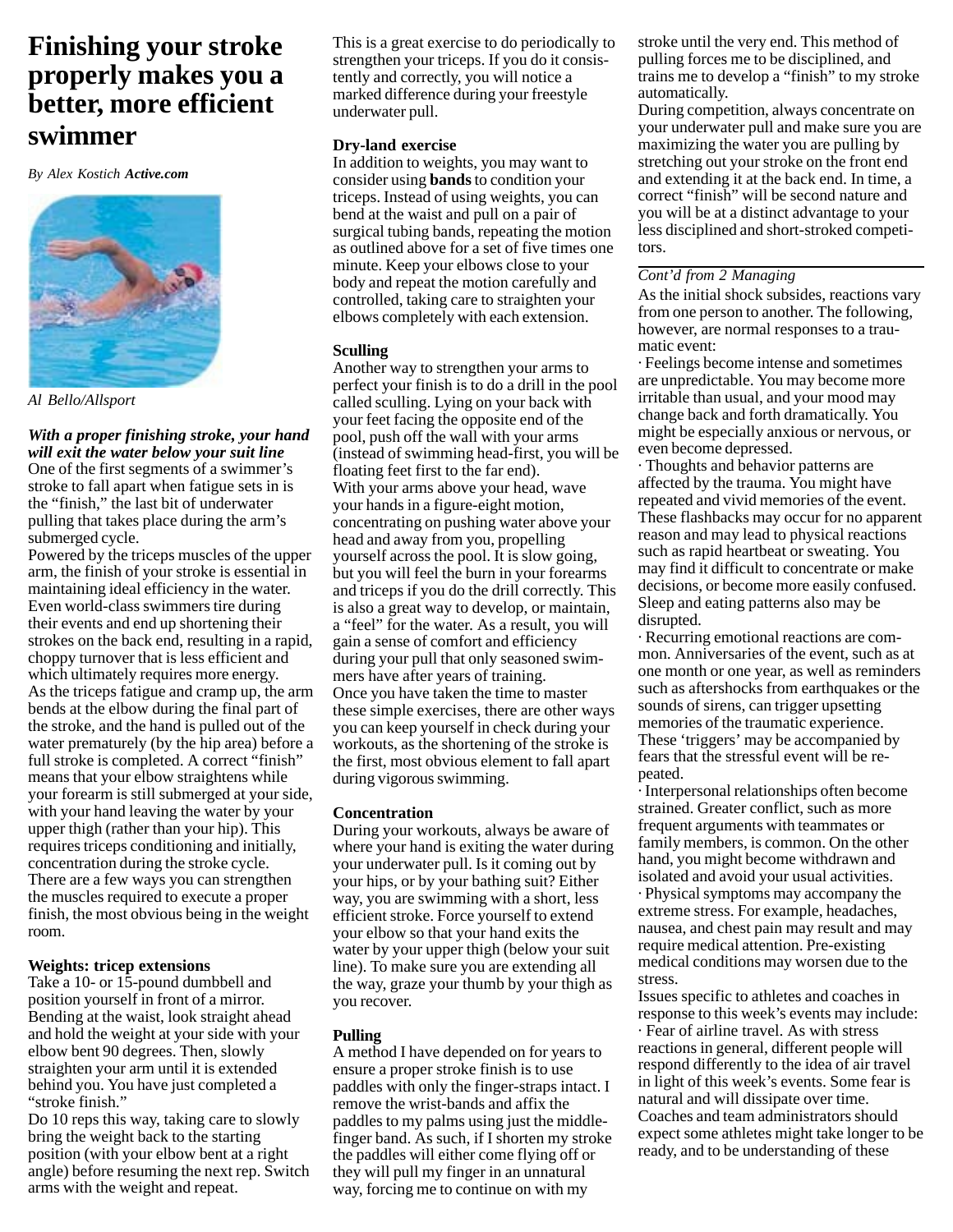# **USMS Rule Changes Effective 9/20/01**

#### by John Tobin

#### **Easy Stuff**

If your swimming has been in compliance with the rules in the past year, the following changes simply make things more permissible.

o Breaststroke.

"The elbows shall be under the water except for the final stroke before the turn, during the turn and the last stroke at the finish of the prescribed distance."

Previously, only the last stroke prior to the finish could the elbows be above the water.

o Butterfly

"the body shall be kept on the breast."

Previously, the swimmers shoulders also needed to be inline with the surface of the water.

#### o Backstroke

"Some part of the swimmer must break the surface of the water throughout the race, except it shall be permissible for the swimmer to be completely submerged during the turn, at the finish and for a distance of not more than 15 meters(16.4 yards) after the start and after each turn."

Submerged at finish is new.

#### **Hard Stuff**

FINA has changed the rule in butterfly for long course and short course meters record recognition. World Masters and USMS are waiting clarification. In the meantime, world records in the fly, IM and medley relay require the butterfly to use the dolphin kick. Breaststroke kick will probably not be recognized. This does not apply to short course yards. The use of the breaststroke kick in meters races is not a disqualification; it only complicates any consideration for record performances by FINA.

Any swimmer trying for a FINA record must fill out a form for the meet referee PRIOR to the race. Copies of this form will be with the COMSA meet kit or can be obtained from COMSA. Remember, this only applies to meters until Masters can get a clarification (in the spring of '02).

#### *Cont'd from page 3 Managing*

differences. This issue needs to be balanced, however, with the need to return to a "normal" routine as soon as possible which, for elite athletes, includes regular air travel. · "I feel so helpless." Athletes are sometimes frustrated by the feeling that their ongoing training schedules, limited resources, and physical training demands prohibit them from engaging in activities like giving blood or donating money. Explore alternative ways to feel helpful, such as through local volunteer opportunities, or helping others who may be experiencing stress.

· Loss of motivation. While some athletes and coaches have responded to this crisis with an increased emphasis on their training, others find themselves wondering about whether what they are doing is meaningful given the scope of the tragedy unfolding elsewhere. This, too, is a natural reaction to a stressful situation, but if the feeling persists, it may be useful to explore these feelings with someone such as family, a friend, or USOC Sport Psychology staff. · "I'm not supposed to be upset. I don't know anyone who was killed," or "None of my teammates is upset, so I shouldn't be either." Personal reactions to stress are just that. Personal. Try not to judge the validity of your own feelings against an abstract standard of what you think others or your teammates are feeling. What is important is that you acknowledge and deal with your own feelings, positive or negative. Denying how you feel can have long-term negative effects.

How should I help myself and those close to me?

There are a number of steps you can take to help restore emotional well being and a sense of control following this week's catastrophic events, including the following: · Give yourself time to heal. Anticipate that this may be a difficult time in your life. Try to be patient with changes in your emotional state.

· Communicate your experience in whatever ways feel comfortable to you - such as by talking with family or close friends, or keeping a diary. USOC Sport Psychology has staff trained to help you talk about these issues. Stop by or call x4722 to make an appointment.

· Engage in healthy behaviors to enhance your ability to cope with stress. Eat wellbalanced meals and get plenty of rest. If you experience ongoing difficulties with sleep, you may be able to find some relief through relaxation techniques. Avoid alcohol and drugs.

· Establish or reestablish routines such as eating meals at regular times and following your normal training routine.

· Avoid major life decisions if possible because these activities tend to be highly stressful.

· Become knowledgeable about what to expect as a result of trauma. Some of the 'Additional Resources' listed at the end of this fact sheet may help you with this learning process.

Additional Resources USOC Sport Psychology has staff and resources available for athletes and coaches wanting help or more information about these issues. We can work with athletes and coaches understand their stress reactions and can help them find constructive ways of dealing with the emotional impact. For off-Complex athletes and coaches, we have a Registry of sport psychology consultants from which to make referrals. Call (719) 578-4722 for more information.

The American Red Cross may be able to direct you to additional resources. In Colorado Springs, call 632-3563.

# **IOC Gives FINA Thumbs Down on New Olympic Events**

LAUSANNE - The IOC has turned down FINA's request to expand the schedule of swimming events in Athens. FINA had requested that they be permitted to add 50m sprint events for all strokes in Athens and also to add Open Water swimming events to the schedule.

These requests were turned down and in fact the IOC has issue a new lower quota for the number of swimmers permitted to participate in Athens. The list of participants in Sydney was 1,448. In Athens this has been lowered to a maximum of 1,300.

# **Ian Thorpe in Narrow Escape at World Trade Center**

Australian swimmer Ian Thorpe narrowly escaped the tragedy which struck the World Trade Center in New York on Tuesday. Thorpe had been visiting New York accompanied by Michelle Flaskas, wife of manager David Flaskas when he decided to take an early morning stroll and visited the World Trade Center building. He decide he would return with his camera after breakfast and take photographs from the top floor viewing platform.

Mrs. Flaskas was at the hotel at the time. "Thank goodness he didn't leave fifteen minutes earlier", an emotional Flaskas said from his home in Sydney.